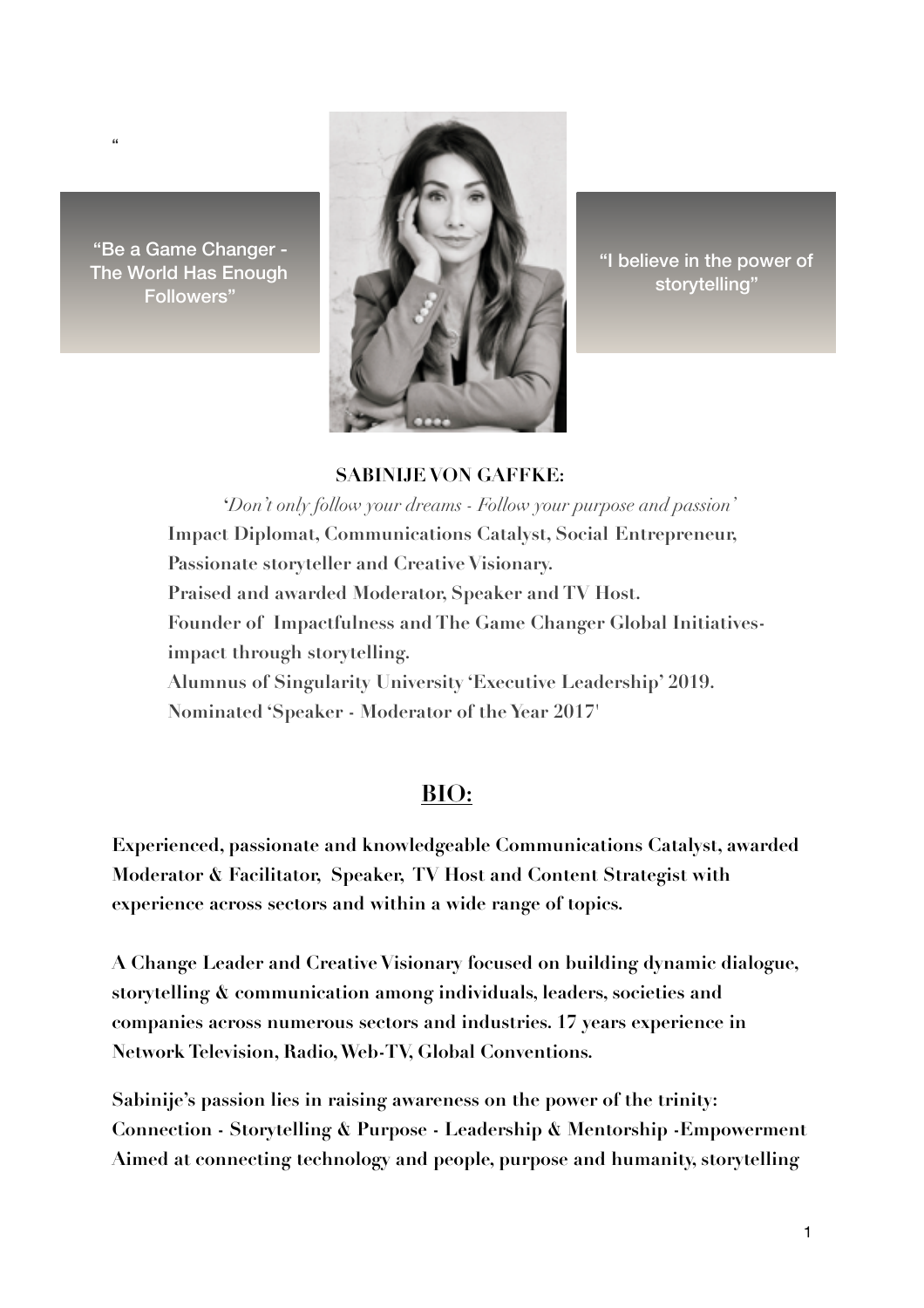

Key to **Purpose driven** Leadership"

and communication and innovation and science.

Sabinije is a passionate advocate and strategic advisor on social impact & tech enabled ideas and actions contributing to making the world a better, healthier and more sustainable place. Currently working on developing a global platform, launch pad and ecosystem for impact 'IMPACTFULNESS' aimed at impact environmental initiatives, impact innovation, impactful health & longevity solutions, impact investment and philantrophy with a team in Silicon Valley.

Sabinije also uses her expertise to engage people, companies and organisations seeking to improve cross-silo synergy and align internal and external stakeholders.

A Speaker on topics: Human Connection in the age of AI Transformational Impact driving social change in the world The power of communication The art of storytelling Leadership - The Game Changers of the Future The Grit - the exponential success formula

Co-author of a Swedish book on communications and meetings '12 Talares  $Tankar$  om Möten' (= '12 Speakers Thoughts on Meetings'), where Sabinije contributes with a chapter on Storytelling and the Art of being a Moderator and Communicator. Released April 2019.

In her career to date, Sabinije has interviewed top politicians, highly ranked CEO's, business tycoons, unicorns, celebrities, philanthropists, motivational speakers to successful entrepreneurs.

Undertaken assignments on the stages of Europe's biggest Conferences,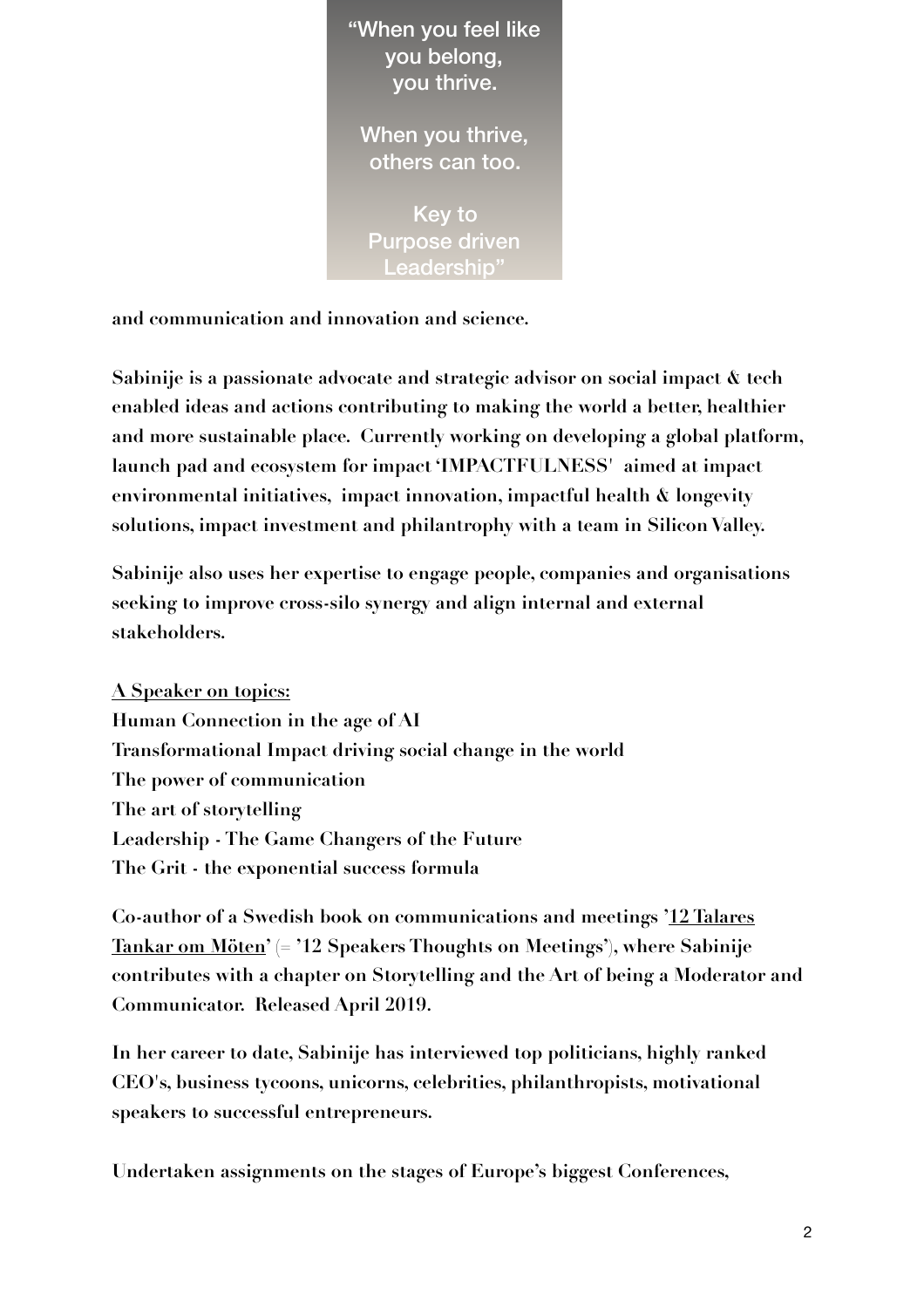Conventions, Summits and Conferences in Tech - Leadership - Entrepreneurship - Digital Science - Health - Space - Sustainability - Entertainment to TEDx Talks.

Clients include: Women in IT New York, Nordic Business Forum, Brilliant Minds, Google, MTG, Women in Tech, ICT Luxembourg, Mastercard, Google, Accenture, Wisdom Stockholm, SAAB, Ericsson, Nasdaq, TEDx, Octapharma, ICT Luxembourg, PWC, Dassault Systèmes, Veckans Affärer, Ernström & C:o, UNHCR, Ruter Dam Network, Business Arena, Nordic Region Trade & Export Finance Conference, Telia etc..

Referred strengths as a Communications Expert and Moderator: Professional to perfection, Significantly present and engaged, Great versatility, Powerful facilitator, Passionate, Excellent communicator, Responsive with a broad range of knowledge.

Areas of expertise: AI/Tech, Leadership, The Art of Communication, Facilitator, Storytelling, Interviewer, Coaching, Media training, Public speaking, Strategic **Advisor and Human Capital.** 

-Co-Founder of global initiative and platform: 'Beauty will save the world'

-Founder of 'The Game Change Global Initiatives' and Impactfulness.

-Co-founder of purpose-driven leadership academy and events format 'Beyond Us' (Launched in October 2019 together with Brainswells and Innorbis/ALDC Partnership)

Currently working on developing and hosting the global tv-interview series The Game Changers' and nordic tv-interview series 'The Grit'.

-Board member of Vital Voices Europe. Leadership Council. Vital Voices is a leading NGO founded by Hilary Clinton and Madeleine Albright, that identifies, trains and empowers emerging women leaders and social entrepreneurs around the globe, enabling them to create a better world.

-Ambassador and tech profile mentor for NGO Reach for Change latest initiative: Bridget - A global network aiming to empower, support and scale female social entrepreneurs who aim to break the digital divide.